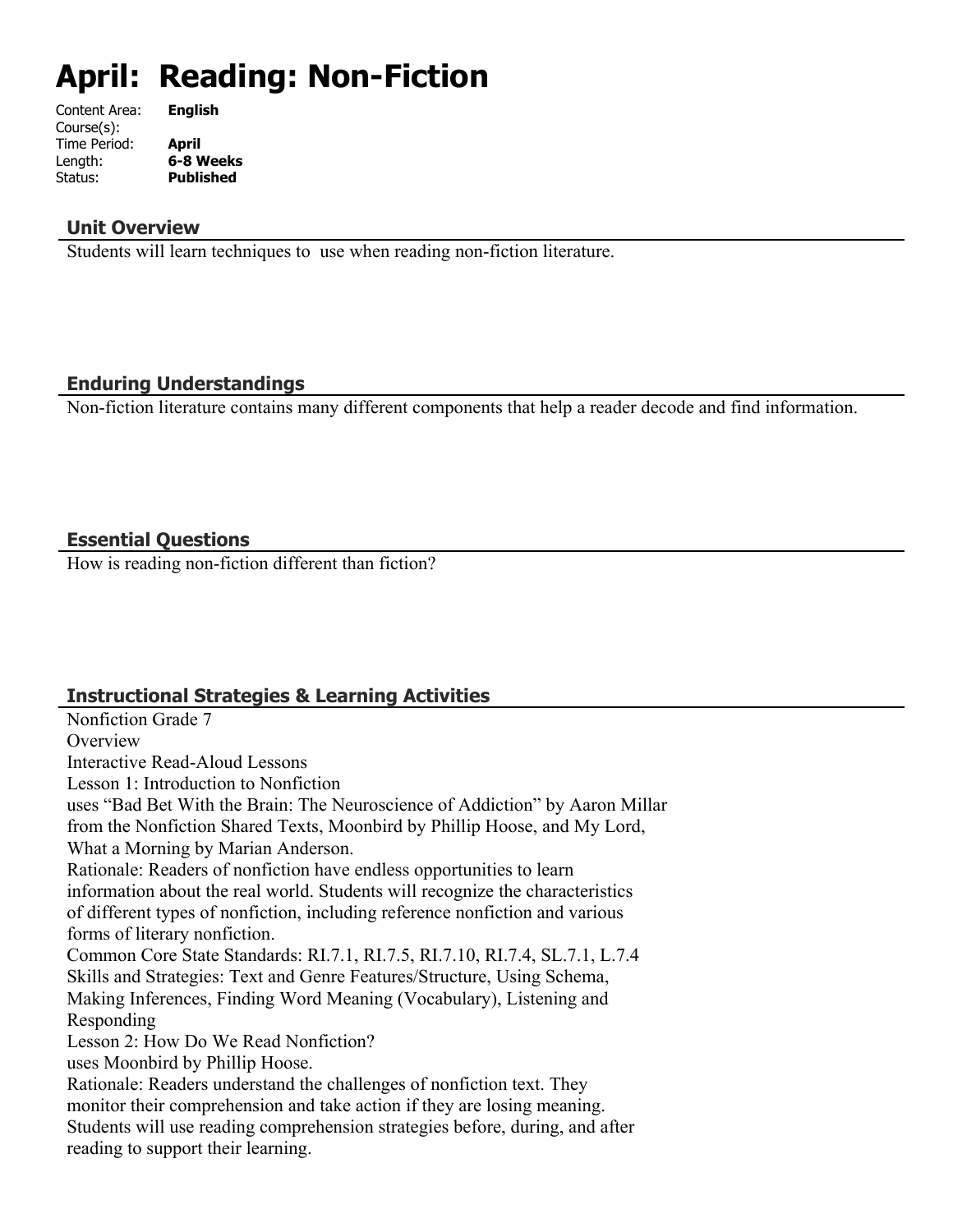Common Core State Standards: RI.7.1, RI.7.4, RI.7.10, RI.7.2, RI.7.3, RI.7.5, SL.7.1, L.7.4, L.7.6, W.7.1 Skills and Strategies: Using Schema, Questioning, Visualizing, Making

Inferences, Determining Importance, Synthesizing, Monitoring and Repairing

Comprehension, Finding Word Meaning (Vocabulary), Listening and

Responding, Engaging in Discussion/Collaborating

Lesson 3: Nonfiction Text Features

uses Moonbird by Phillip Hoose and "Bad Bet With the Brain: The

Neuroscience of Addiction" by Aaron Millar from the Nonfiction Shared Texts.

Rationale: Readers of nonfiction use text features to help them more fully

understand information they encounter. Students will identify text features

and their purposes and will analyze how the features support comprehension.

Common Core State Standards: RI.7.1, RI.7.4, SL.7.2, L.7.4, RI.7.3, RI.7.5,

RI.7.7, RI.7.10, SL.7.1

Skills and Strategies: Text and Genre Features/Structure, Using Schema,

Questioning, Visualizing, Making Inferences, Determining Importance,

Monitoring and Repairing Comprehension, Finding Word Meaning (Vocabulary),

Listening and Responding, Engaging in Discussion/Collaborating

Lesson 4: Structures of Nonfiction

uses Moonbird by Phillip Hoose, "Winning Science: Are Cell Phones Addictive?" by Cindy Argentine from the

Nonfiction Shared Texts, and "The Gray Wolf: An Endangered Species Success Story" by Ed Combs from the Nonfiction Shared Texts.

Rationale: Readers of nonfiction pay attention to text structures to support their understanding. Students will identify various text structures and how they support a writer's intentions in a text.

Common Core State Standards: RI.7.5, RI.7.1, RI.7.3, RI.7.10, SL.7.1

Skills and Strategies: Text and Genre Features/Structure, Using Schema, Making Inferences, Monitoring and Repairing Comprehension, Listening and Responding, Engaging in Discussion/Collaborating

Lesson 5: Vocabulary in Nonfiction Texts

uses Moonbird by Phillip Hoose.

Rationale: Readers of nonfiction encounter particular challenges with vocabulary. Students will use a variety of

approaches to handle these challenges.

Common Core State Standards: RI.7.4, L.7.4, L.7.5, L.7.6, RI.7.1, RI.7.5, RI.7.10, SL.7.1

Skills and Strategies: Using Schema, Visualizing, Making Inferences, Monitoring and Repairing Comprehension,

Finding Word Meaning (Vocabulary), Listening and Responding, Engaging in Discussion/Collaborating Lesson 6: Learning From and About Biographies

uses When Marian Sang by Pam Muñoz Ryan, My Lord, What a Morning by Marian Anderson, and The Voice That

Challenged a Nation by Russell Freedman.

Rationale: Literary nonfiction takes many forms, including biography. Students will note characteristics of this genre

to support their understanding as they read biographies.

Common Core State Standards: RI.7.3, RI.7.1, RI.7.5, RI.7.10, SL.7.1, W.7.1

Skills and Strategies: Text and Genre Features/Structure, Using Schema, Making Inferences, Listening and

Responding, Engaging in Discussion/Collaborating

Lesson 7: Author's Point of View

uses Moonbird by Phillip Hoose and The Voice That Challenged a Nation by Russell Freedman.

Rationale: Writers of nonfiction often have perspectives that determine how they present their topics. Students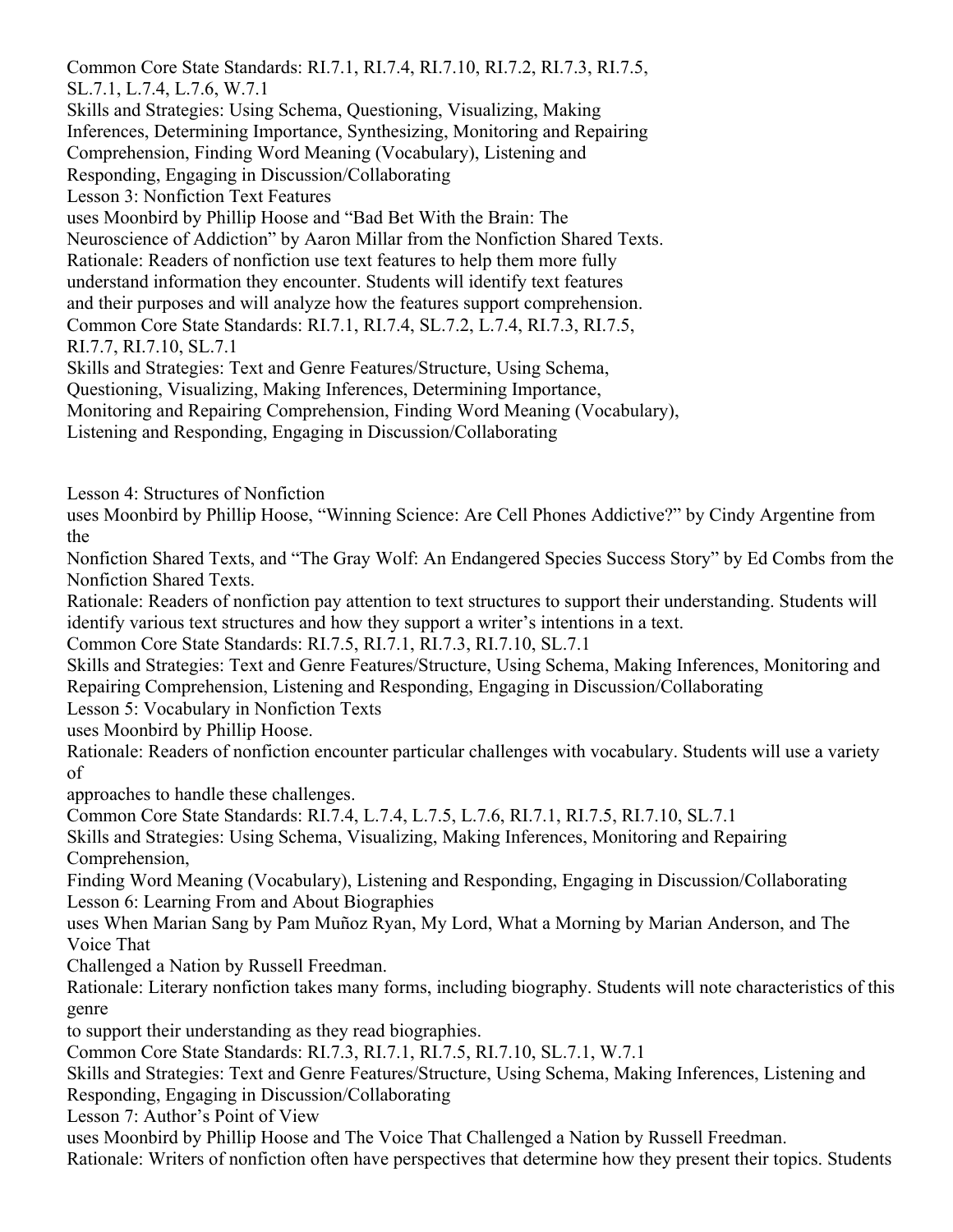will infer authors' points of view to gain deeper insights into texts.

Common Core State Standards: RI.7.2, RI.7.4, RI.7.6, RI.7.1, RI.7.3, RI.7.5, RI.7.9, RI.7.10, SL.7.1, L.7.5, W.7.1

Skills and Strategies: Questioning, Visualizing, Making Inferences, Determining Importance, Synthesizing, Listening

and Responding, Engaging in Discussion/Collaborating

Lesson 8: Understanding Authors' Messages in Nonfiction

uses The Voice That Challenged a Nation by Russell Freedman.

Rationale: Readers develop their understanding of a writer's central messages as they continue reading a nonfiction text. Students will think, write, and talk as they gather evidence to support, expand, and revise their interpretations of an author's messages.

Common Core State Standards: RI.7.2, RI.7.3, RI.7.6, SL.7.1, RI.7.1, RI.7.4, RI.7.5, RI.7.10, L.7.5, W.7.1 Skills and Strategies: Making Inferences, Determining Importance, Synthesizing, Speaking to Communicate, Listening and Responding, Engaging in Discussion/Collaborating

Lesson 9: Exploring Authors' Use of Language

uses My Lord, What a Morning by Marian Anderson and When Marian Sang by Pam Muñoz Ryan. Rationale: Readers of nonfiction notice the style and tone created by writers' use of language. Students will

examine the effects of writers' language choices in literary nonfiction.

Common Core State Standards: RI.7.4, RI.7.9, RI.7.1, RI.7.3, RI.7.5, RI.7.6, RI.7.7, RI.7.10, SL.7.1, L.7.4, L.7.5,

W.7.1

Skills and Strategies: Using Schema, Visualizing, Making Inferences, Synthesizing, Finding Word Meaning (Vocabulary), Listening and Responding, Engaging in Discussion/Collaborating

Lesson 10: Understanding the Power of a Speech

uses videos on Thurgood Marshall and an excerpt of "Remarks of Thurgood Marshall" by Thurgood Marshall from

the Nonfiction Shared Texts.

Rationale: Speeches can be powerful forms of literary nonfiction. Students will examine the characteristics of a

speech and note their reactions to reading and listening to one. Students will also build background knowledge by watching and listening to video clips about the speaker.

Common Core State Standards: RI.7.7, SL.7.2, RI.7.3, RI.7.5, SL.7.1, W.7.1

Skills and Strategies: Text and Genre Features/Structure, Using Schema, Determining Importance, Synthesizing,

Listening and Responding, Engaging in Discussion/Collaborating Mini-Lessons

Lesson 1: Analyzing a Speech

uses an excerpt of "Remarks of Thurgood Marshall" by Thurgood Marshall from the Nonfiction Shared Texts. Rationale: Readers of literary nonfiction notice how a speech is structured to support their understanding of its central points. Students will summarize each part of a speech, note its main lesson or message, and make connections to the author's ideas.

Common Core State Standards: RI.7.1, RI.7.2, RI.7.3, RI.7.5, RI.7.4, RI.7.6, RI.7.7, RI.7.10, SL.7.1, SL.7.3, L.7.4,

L.7.5, W.7.1

Skills and Strategies: Text and Genre Features/Structure, Using Schema, Questioning, Making Inferences, Determining Importance, Synthesizing, Listening and Responding, Engaging in Discussion/Collaborating Lesson 2: Analyzing Rhetorical Devices in a Speech

uses an excerpt of "Remarks of Thurgood Marshall" by Thurgood Marshall from the Nonfiction Shared Texts and an

excerpt of "The Many Masks of Thurgood Marshall" by Juan Williams from the Nonfiction Shared Texts.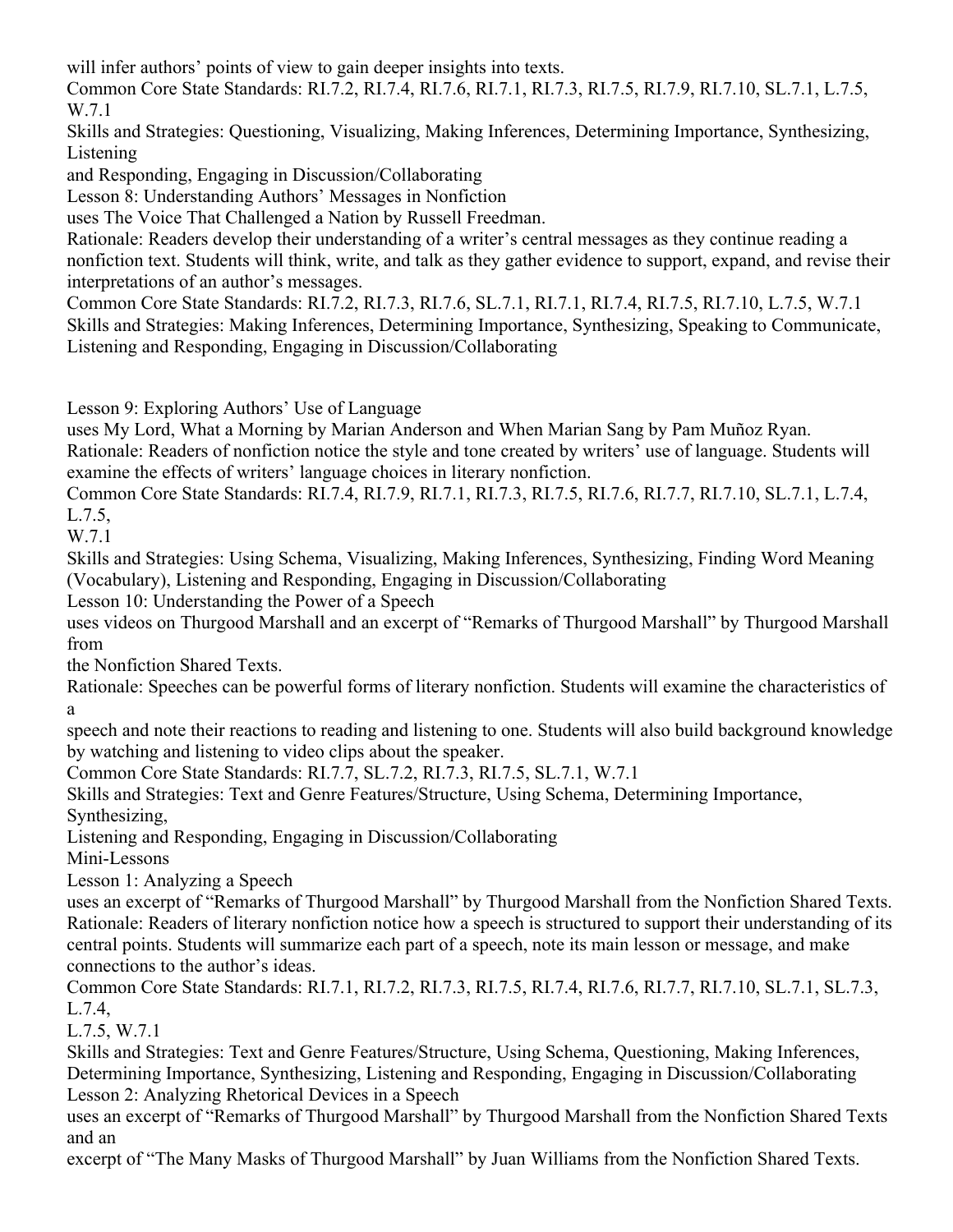Rationale: Speeches are designed to hold the audience's interest and clearly make their points. Students will analyze a speech to discover how speakers make use of rhetorical devices.

Common Core State Standards: RI.7.4, RI.7.1, RI.7.5, RI.7.6, RI.7.10, SL.7.1, L.7.4, L.7.5, W.7.1 Skills and Strategies: Text and Genre Features/Structure, Using Schema, Visualizing, Making Inferences, Listening

and Responding, Engaging in Discussion/Collaborating

Lesson 3: Understanding an Essay

uses an excerpt of "The Many Masks of Thurgood Marshall" by Juan Williams from the Nonfiction Shared Texts.

Rationale: Essays are another powerful form of literary nonfiction. Students will examine the characteristics of an essay and summarize the main parts of an essay.

Common Core State Standards: RI.7.1, RI.7.2, RI.7.3, RI.7.4, RI.7.5, RI.7.6, RI.7.10, SL.7.1, L.7.5, W.7.1 Skills and Strategies: Text and Genre Features/Structure, Determining Importance, Synthesizing, Listening and

Responding, Engaging in Discussion/Collaborating

Lesson 4: Analyzing an Essay

uses an excerpt of "The Many Masks of Thurgood Marshall" by Juan Williams from the Nonfiction Shared Texts and

"DREAM Act Winning Essay" by Luis Aguilar from the Nonfiction Shared Texts.

Rationale: Readers use their knowledge of the structure of an essay to help them understand a writer's big ideas. Students will analyze an essay to determine how the introduction, thesis, body, and conclusion present and support the author's message.

Common Core State Standards: RI.7.2, RI.7.5, RI.7.1, RI.7.3, RI.7.6, RI.7.10, SL.7.1, L.7.5

Skills and Strategies: Text and Genre Features/Structure, Questioning, Making Inferences, Determining Importance, Synthesizing, Listening and Responding, Engaging in Discussion/Collaborating Lesson 5: Discussing Essays

uses "DREAM Act Winning Essay" by Luis Aguilar from the Nonfiction Shared Texts and an excerpt of "The Many

Masks of Thurgood Marshall" by Juan Williams from the Nonfiction Shared Texts.

Rationale: Readers recognize that an essay can be understood more deeply through sharing ideas. Students will

engage in group conversations about an essay to probe its meaning.

Common Core State Standards: RI.7.1, RI.7.2, SL.7.1, RI.7.3, RI.7.5, RI.7.6, RI.7.9, RI.7.10, W.7.1

Skills and Strategies: Using Schema, Questioning, Making Inferences, Determining Importance, Synthesizing, Speaking to Communicate, Listening and Responding, Engaging in Discussion/Collaborating

Lesson 6: Analyzing an Argument

uses "The Growing Problem of Cell Phone Addiction" by Douglas Stewart from the Nonfiction Shared Texts and an

excerpt of "The Myth of the Cell-Phone Addiction" by Jeffrey A. Tucker from the Nonfiction Shared Texts. Rationale: Readers of persuasive essays are critical readers. Students will identify the claim, reasons, and evidence in a persuasive essay to discern how an author has supported his argument about a topic.

Common Core State Standards: RI.7.1, RI.7.5, RI.7.6, RI.7.2, RI.7.3, RI.7.4, RI.7.8, RI.7.9, RI.7.10, SL.7.1, W.7.1

Skills and Strategies: Text and Genre Features/Structure, Using Schema, Determining Importance, Synthesizing,

Listening and Responding, Engaging in Discussion/Collaborating

Lesson 7: Evaluating an Argument

uses "The Growing Problem of Cell Phone Addiction" by Douglas Stewart from the Nonfiction Shared Texts and an

excerpt of "The Myth of the Cell-Phone Addiction" by Jeffrey A. Tucker from the Nonfiction Shared Texts.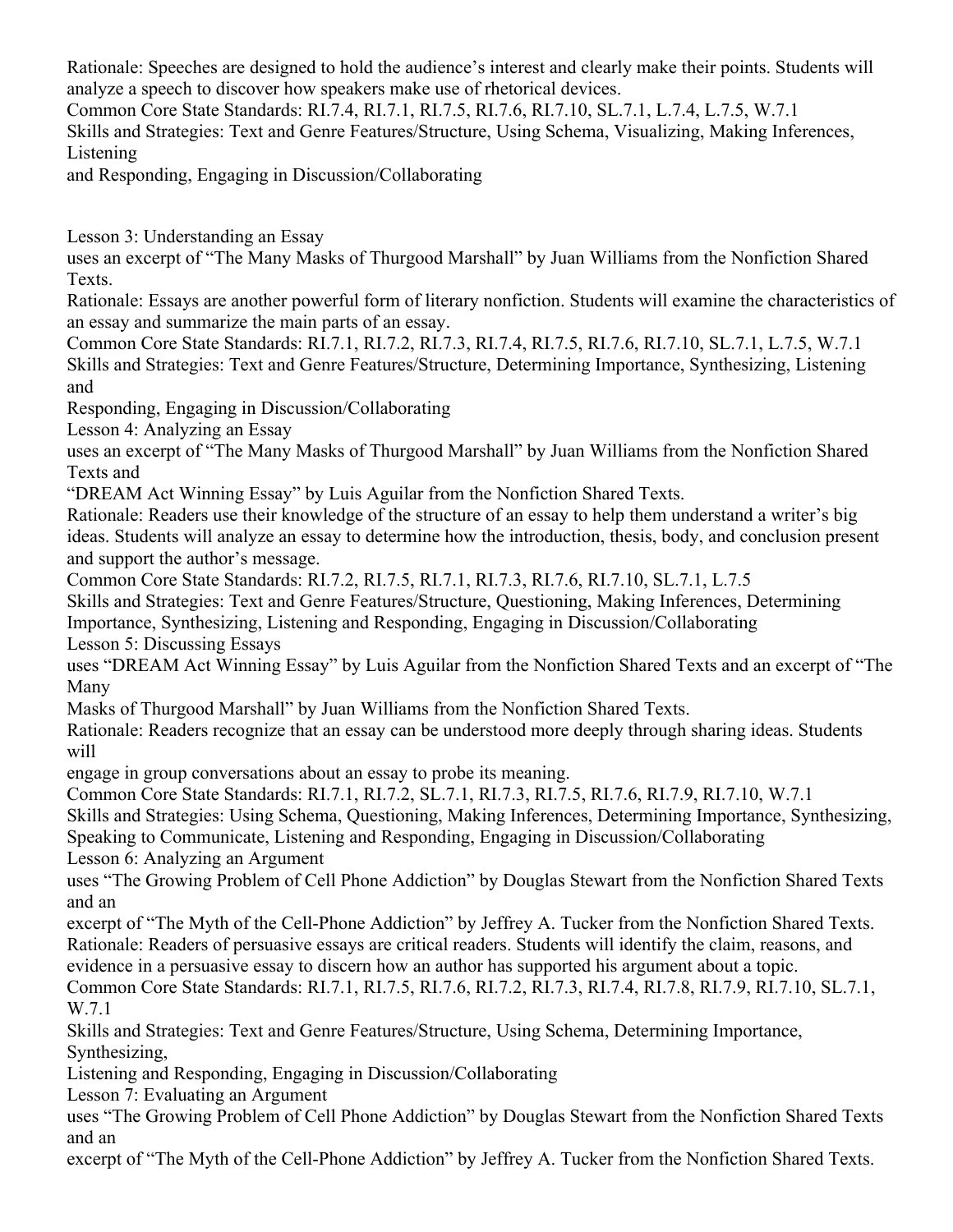Rationale: Readers of persuasive essays study both sides of the argument and analyze the validity of each writer's

perspective. Students will compare the reasons and evidence writers provide and evaluate which better support the

writers' claims.

Common Core State Standards: RI.7.1, RI.7.5, RI.7.6, RI.7.8, RI.7.9, RI.7.4, RI.7.10, SL.7.1, W.7.1 Skills and Strategies: Text and Genre Features/Structure, Questioning, Making Inferences, Synthesizing, Listening

and Responding, Engaging in Discussion/Collaborating

Lesson 8: Reexamining Nonfiction

uses all of the mentor texts from the unit.

Rationale: Readers develop more sophisticated understandings of nonfiction as they read different types of texts

included in this genre. Students will evaluate their goals for this unit and what they have learned about reading nonfiction.

Common Core State Standards: SL.7.1, W.7.1, RI.7.10

Skills and Strategies: Synthesizing, Monitoring and Repairing Comprehension, Listening and Responding, Engaging in Discussion/Collaborating

Summative Assessment

Students will read an excerpt of the article "Man's Best Friend" by Ryan Chin and the article "The Half-Talents of

Matt Groening" by Ed Combs in order to answer selected and constructed response questions.

# **Integration of Career Readiness, Life Literacies and Key Skills**

Students will be exposed to many career choices through the nonfiction texts.

| TECH.9.4.8.CI.4       | Explore the role of creativity and innovation in career pathways and industries.                                                                                   |
|-----------------------|--------------------------------------------------------------------------------------------------------------------------------------------------------------------|
| WRK.9.2.8.CAP.15      | Present how the demand for certain skills, the job market, and credentials can determine<br>an individual's earning power.                                         |
| TECH.9.4.8.GCA.2      | Demonstrate openness to diverse ideas and perspectives through active discussions to<br>achieve a group goal.                                                      |
| <b>TECH.9.4.8.GCA</b> | <b>Global and Cultural Awareness</b>                                                                                                                               |
| TECH.9.4.8.CT.2       | Develop multiple solutions to a problem and evaluate short- and long-term effects to<br>determine the most plausible option (e.g., MS-ETS1-4, 6.1.8. Civics DP.1). |
|                       | Multiple solutions often exist to solve a problem.                                                                                                                 |
| <b>TECH.9.4.8.IML</b> | Information and Media Literacy                                                                                                                                     |
| WRK.9.2.8.CAP.3       | Explain how career choices, educational choices, skills, economic conditions, and personal<br>behavior affect income.                                              |
| <b>TECH.9.4.8.CI</b>  | Creativity and Innovation                                                                                                                                          |
| TECH.9.4.8.IML.1      | Critically curate multiple resources to assess the credibility of sources when searching for<br>information.                                                       |
| <b>TECH.9.4.8.CT</b>  | Critical Thinking and Problem-solving                                                                                                                              |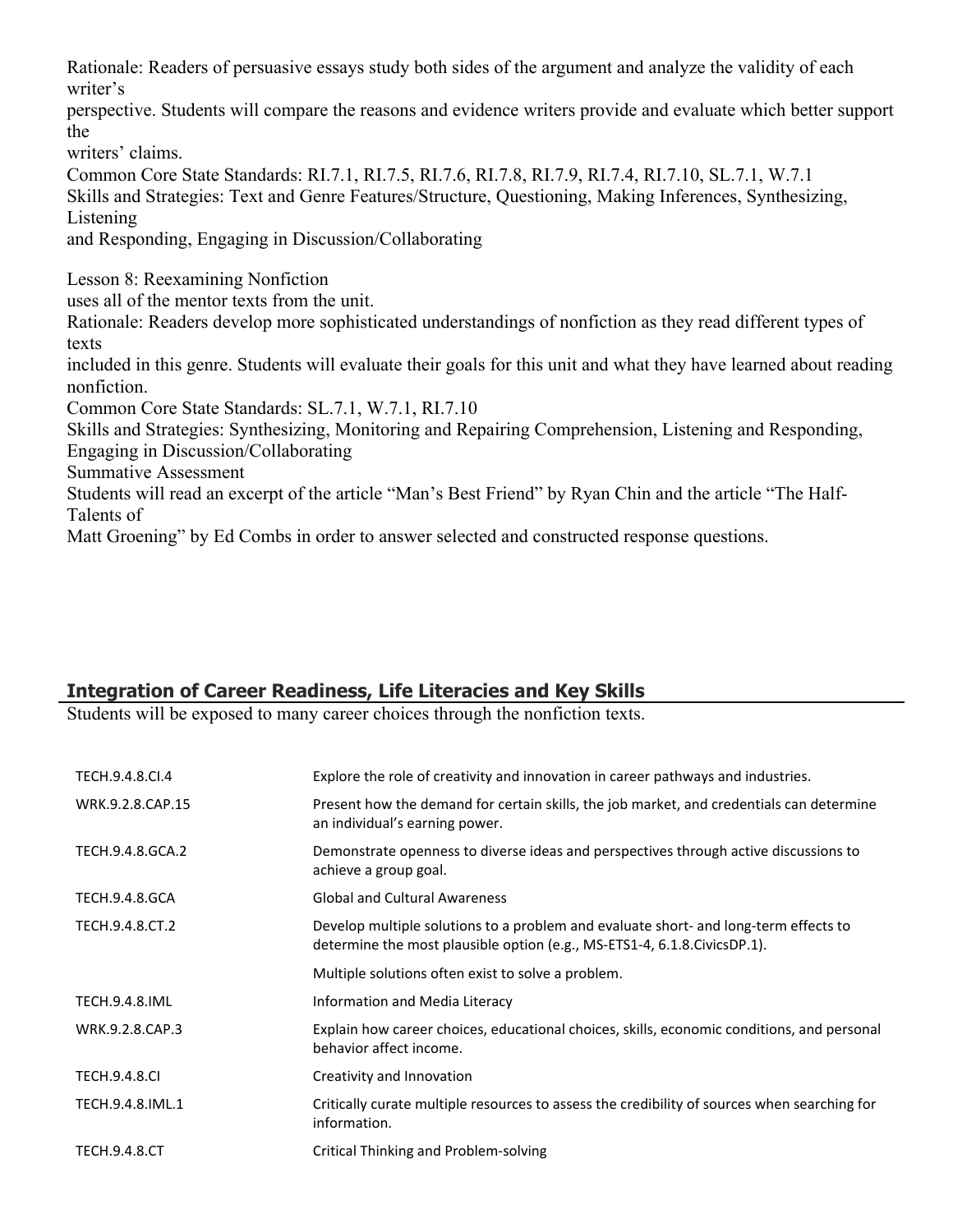| TECH.9.4.8.GCA.1     | Model how to navigate cultural differences with sensitivity and respect (e.g., 1.5.8.C1a).                                                                           |
|----------------------|----------------------------------------------------------------------------------------------------------------------------------------------------------------------|
| WRK.9.2.8.CAP.4      | Explain how an individual's online behavior (e.g., social networking, photo exchanges,<br>video postings) may impact opportunities for employment or advancement.    |
| <b>WRK.9.2.8.CAP</b> | Career Awareness and Planning                                                                                                                                        |
|                      | An essential aspect of problem solving is being able to self-reflect on why possible<br>solutions for solving problems were or were not successful.                  |
|                      | Communication skills and responsible behavior in addition to education, experience,<br>certifications, and skills are all factors that affect employment and income. |
| WRK.9.2.8.CAP.2      | Develop a plan that includes information about career areas of interest.                                                                                             |

# **Technology and Design Integration**

Students will interact with the unit using the Smartboard, document camera and Chromebook/Google Classroom.

| CS.6-8.8.2.8. TH.2  | Compare how technologies have influenced society over time.                                                                             |
|---------------------|-----------------------------------------------------------------------------------------------------------------------------------------|
| CS.6-8.8.1.8.IC.1   | Compare the trade-offs associated with computing technologies that affect individual's<br>everyday activities and career options.       |
| CS.6-8.8.1.8.IC.2   | Describe issues of bias and accessibility in the design of existing technologies.                                                       |
| CS.6-8.8.2.8. TH. 1 | Explain how the development and use of technology influences economic, political, social,<br>and cultural issues.                       |
| $CS.6-8.1TH$        | Interaction of Technology and Humans                                                                                                    |
|                     | Economic, political, social and cultural aspects of society drive development of new<br>technological products, processes, and systems. |
| $CS.6-8.1C$         | Impacts of Computing                                                                                                                    |
|                     |                                                                                                                                         |

# **Interdisciplinary Connections**

| LA.WHST.6-8.1 | Write arguments focused on discipline-specific content.                                                                                                              |
|---------------|----------------------------------------------------------------------------------------------------------------------------------------------------------------------|
| LA.RH.6-8.1   | Cite specific textual evidence to support analysis of primary and secondary sources.                                                                                 |
| LA.RH.6-8.2   | Determine the central ideas or information of a primary or secondary source; provide an<br>accurate summary of the source distinct from prior knowledge or opinions. |
| LA.RH.6-8.4   | Determine the meaning of words and phrases as they are used in a text, including<br>vocabulary specific to domains related to history/social studies.                |
| LA.RH.6-8.5   | Describe how a text presents information (e.g., sequentially, comparatively, causally).                                                                              |
| LA.RH.6-8.6   | Identify aspects of a text that reveal an author's point of view or purpose (e.g., loaded<br>language, inclusion or avoidance of particular facts).                  |
| LA.RH.6-8.7   | Integrate visual information (e.g., in charts, graphs, photographs, videos, or maps) with<br>other information in print and digital texts.                           |
| LA.RH.6-8.8   | Distinguish among fact, opinion, and reasoned judgment in a text.                                                                                                    |
| LA.RST.6-8.2  | Determine the central ideas or conclusions of a text; provide an accurate summary of the<br>text distinct from prior knowledge or opinions.                          |
| LA.RST.6-8.5  | Analyze the structure an author uses to organize a text, including how the major sections<br>contribute to the whole and to an understanding of the topic.           |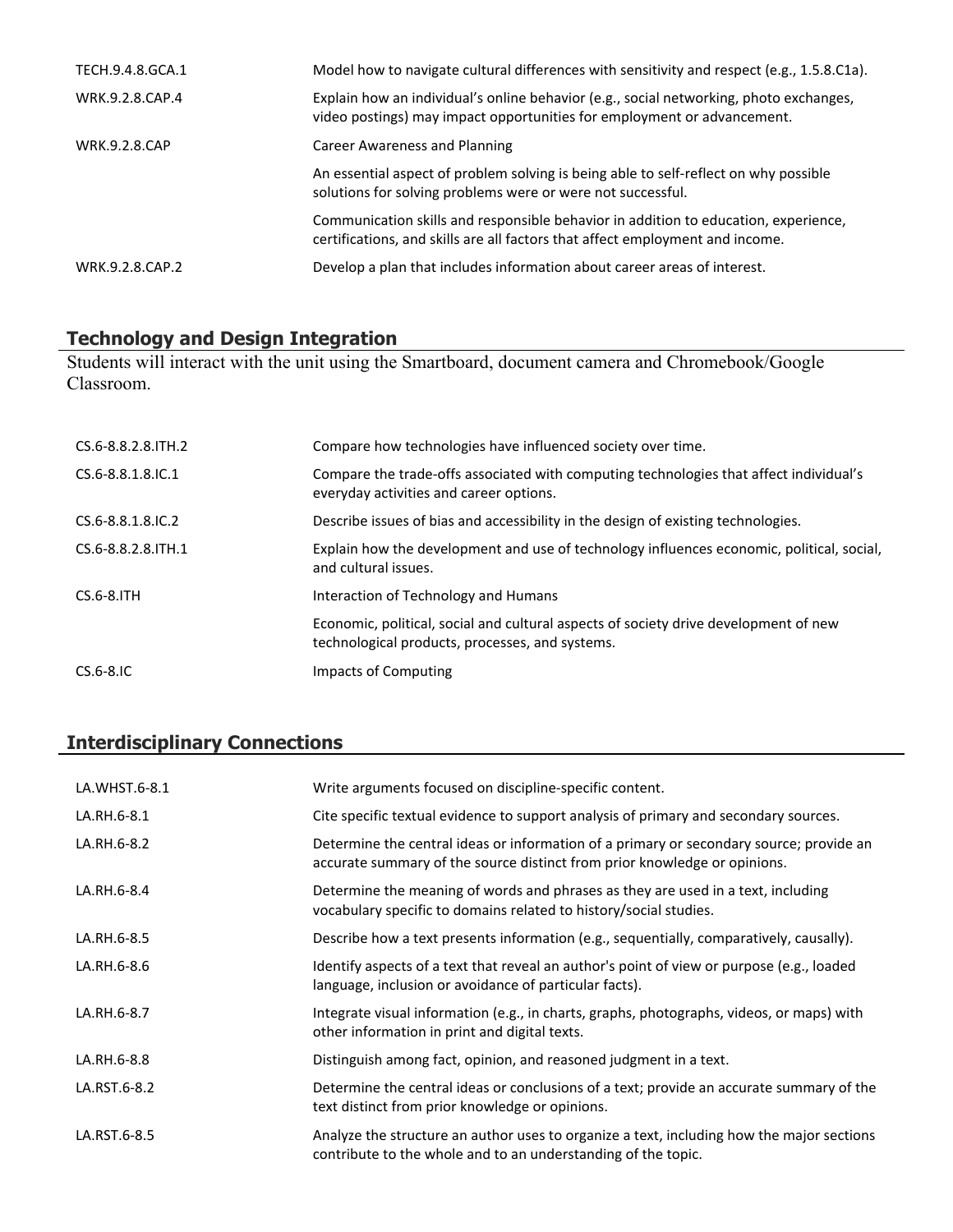| LA.RH.6-8.3   | Identify key steps in a text's description of a process related to history/social studies (e.g.,<br>how a bill becomes law, how interest rates are raised or lowered).                                 |
|---------------|--------------------------------------------------------------------------------------------------------------------------------------------------------------------------------------------------------|
| LA.RST.6-8.3  | Follow precisely a multistep procedure when carrying out experiments, taking<br>measurements, or performing technical tasks.                                                                           |
| LA.RH.6-8.9   | Analyze the relationship between a primary and secondary source on the same topic.                                                                                                                     |
| LA.RH.6-8.10  | By the end of grade 8, read and comprehend history/social studies texts in the grades 6-8<br>text complexity band independently and proficiently.                                                      |
| LA.RST.6-8.1  | Cite specific textual evidence to support analysis of science and technical texts.                                                                                                                     |
| LA.RST.6-8.4  | Determine the meaning of symbols, key terms, and other domain-specific words and<br>phrases as they are used in a specific scientific or technical context relevant to grades 6-8<br>texts and topics. |
| LA.RST.6-8.7  | Integrate quantitative or technical information expressed in words in a text with a version<br>of that information expressed visually (e.g., in a flowchart, diagram, model, graph, or<br>table).      |
| LA.RST.6-8.10 | By the end of grade 8, read and comprehend science/technical texts in the grades 6-8 text<br>complexity band independently and proficiently.                                                           |
| LA.RST.6-8.9  | Compare and contrast the information gained from experiments, simulations, video, or<br>multimedia sources with that gained from reading a text on the same topic.                                     |
| LA.RST.6-8.6  | Analyze the author's purpose in providing an explanation, describing a procedure, or<br>discussing an experiment in a text.                                                                            |

# **Differentiation**

- Understand that gifted students, just like all students, come to school to learn and be challenged.
- Pre-assess your students. Find out their areas of strength as well as those areas you may need to address before students move on.
- Consider grouping gifted students together for at least part of the school day.
- Plan for differentiation. Consider pre-assessments, extension activities, and compacting the curriculum.
- Use phrases like "You've shown you don't need more practice" or "You need more practice" instead of words like "qualify" or "eligible" when referring to extension work.
- Encourage high-ability students to take on challenges. Because they're often used to getting good grades, gifted students may be risk averse.
- **Definitions of Differentiation Components**:
	- o Content the specific information that is to be taught in the lesson/unit/course of instruction.
	- o Process how the student will acquire the content information.
	- o Product how the student will demonstrate understanding of the content.
	- o Learning Environment the environment where learning is taking place including physical location and/or student grouping

#### **Differentiation occurring in this unit:**

Students will be encouraged to challenge themselves when writing. Struggling students will recieve additional instruction and modifications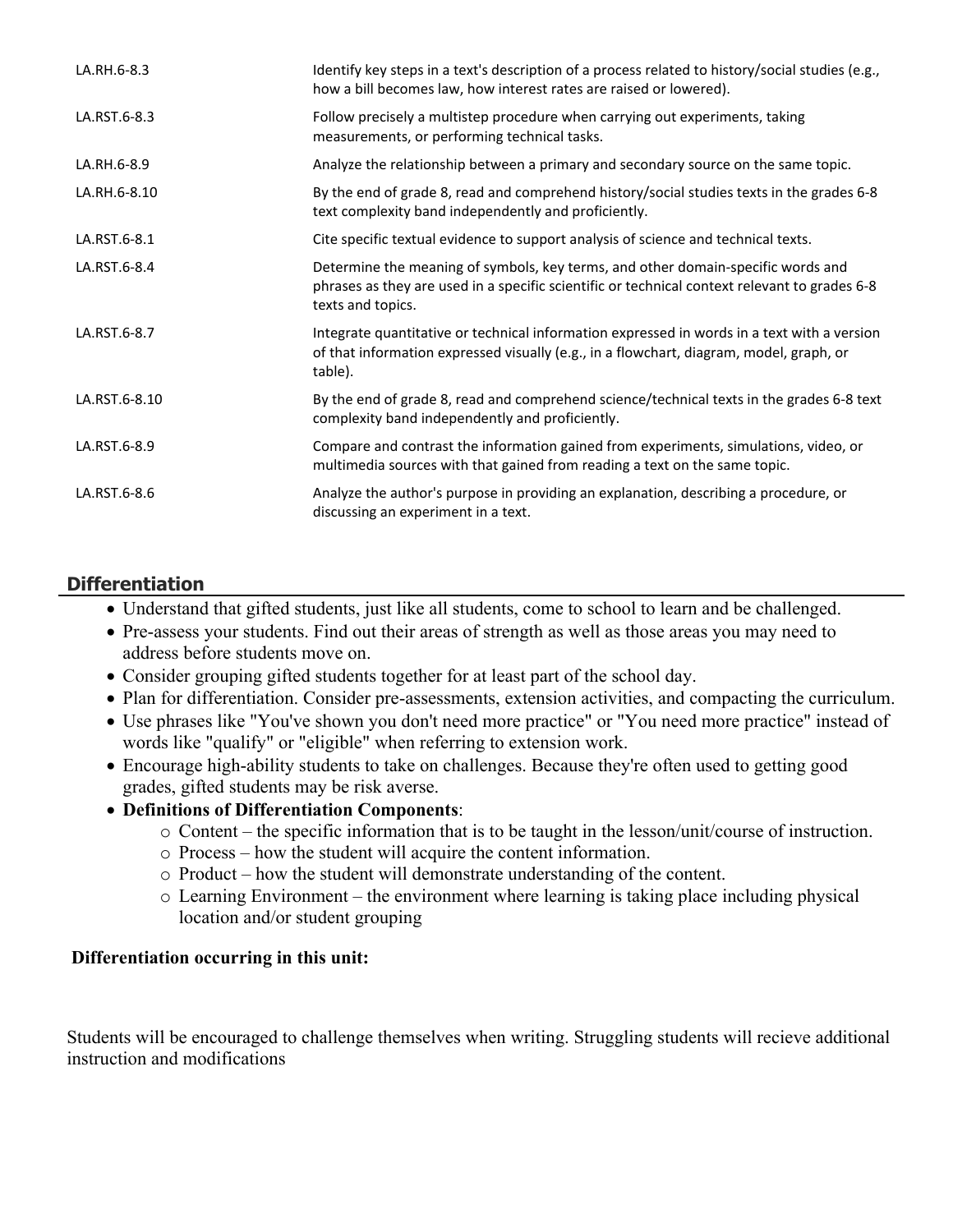Refer to QSAC EXCEL SMALL SPED ACCOMMOCATIONS spreadsheet in this discipline.

# **Modifications and Accommodations used in this unit:**

504 and IEP modifications will be followed.

# **Benchmark Assessments**

**Benchmark Assessments** are given periodically (e.g., at the end of every quarter or as frequently as once per month) throughout a school year to establish baseline achievement data and measure progress toward a standard or set of academic standards and goals.

# **Schoolwide Benchmark assessments:**

Aimsweb benchmarks 3X a year

Linkit Benchmarks 3X a year

# **Additional Benchmarks used in this unit:**

Writing samples

Linkit testing 3 times a year.

Aimsweb

# **Formative Assessments**

Assessment allows both instructor and student to monitor progress towards achieving learning objectives, and can be approached in a variety of ways. **Formative assessment** refers to tools that identify misconceptions, struggles, and learning gaps along the way and assess how to close those gaps. It includes effective tools for helping to shape learning, and can even bolster students' abilities to take ownership of their learning when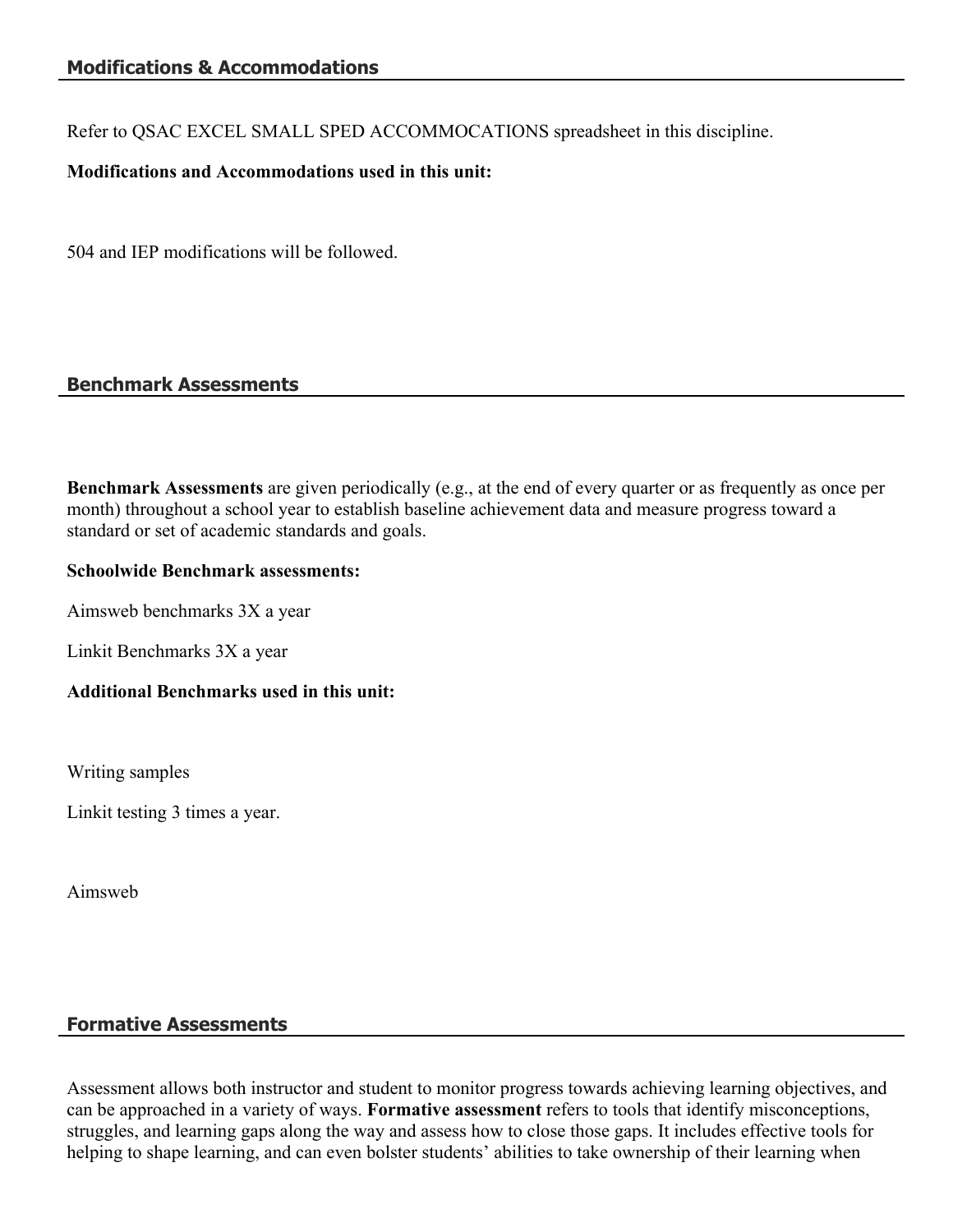they understand that the goal is to improve learning, not apply final marks (Trumbull and Lash, 2013). It can include students assessing themselves, peers, or even the instructor, through writing, quizzes, conversation, and more. In short, formative assessment occurs throughout a class or course, and seeks to improve student achievement of learning objectives through approaches that can support specific student needs (Theal and Franklin, 2010, p. 151).

#### **Formative Assessments used in this unit:**

**Quizzes** 

Rough drafts

discussion

# **Summative Assessments**

**Summative assessments** evaluate student learning, knowledge, proficiency, or success at the conclusion of an instructional period, like a unit, course, or program. Summative assessments are almost always formally graded and often heavily weighted (though they do not need to be). Summative assessment can be used to great effect in conjunction and alignment with formative assessment, and instructors can consider a variety of ways to combine these approaches.

#### **Summative assessments for this unit:**

Assessments from Schoolwide unit.

Teacher made assessments

Benchmark assessemnts

# **Instructional Materials**

Mentor Texts Moonbird: A Year on the Wind With the Great Survivor B95 by Phillip Hoose My Lord, What a Morning: An Autobiography by Marian Anderson The Voice That Challenged a Nation: Marian Anderson and the Struggle for Equal Rights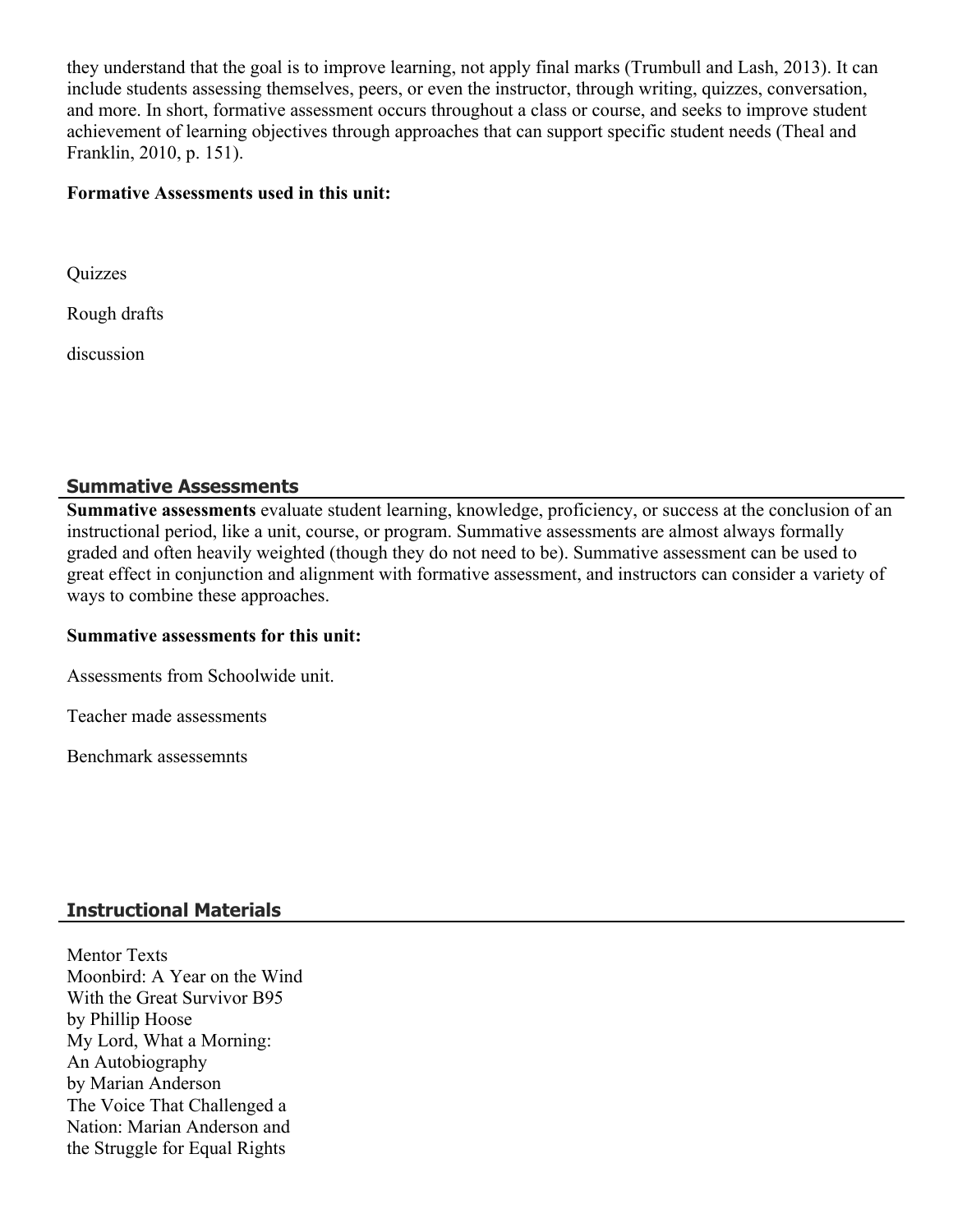by Russell Freedman When Marian Sang by Pam Muñoz Ryan Nonfiction Shared Texts "Bad Bet with the Brain: The Neuroscience of Addiction" by Aaron Millar "DREAM Act Winning Essay" by Luis Aguilar (Lexile Level: 1080L) "The Gray Wolf: An Endangered Species Success Story" by Ed Combs (Lexile Level: 1070L) "The Growing Problem of Cell Phone Addiction" by Douglas Stewart (Lexile Level: 1160L) Excerpt of "The Many Masks of Thurgood Marshall" by Juan Williams (Lexile Level: 1210L) Excerpt of "The Myth of the Cell-Phone Addiction" by Jeffrey A. Tucker (Lexile Level: 1120L) Excerpt of "Remarks of Thurgood Marshall" by Thurgood Marshall (Lexile Level: 1490L) "Winning Science: Are Cell Phones Additcitve?" by Cindy Argentine © 2013 Schoolwide, Inc.

| LA.SL.7.1 | Engage effectively in a range of collaborative discussions (one-on-one, in groups, and<br>teacher-led) with diverse partners on grade 7 topics, texts, and issues, building on others'<br>ideas and expressing their own clearly. |
|-----------|-----------------------------------------------------------------------------------------------------------------------------------------------------------------------------------------------------------------------------------|
| LA RL 7.1 | Cite several pieces of textual evidence and make relevant connections to support analysis<br>of what the text says explicitly as well as inferences drawn from the text.                                                          |
| LA.RI.7.2 | Determine two or more central ideas in a text and analyze their development over the<br>course of the text; provide an objective summary of the text.                                                                             |
| LA RL 7.3 | Analyze the interactions between individuals, events, and ideas in a text (e.g., how ideas<br>influence individuals or events, or how individuals influence ideas or events).                                                     |

#### **Standards**